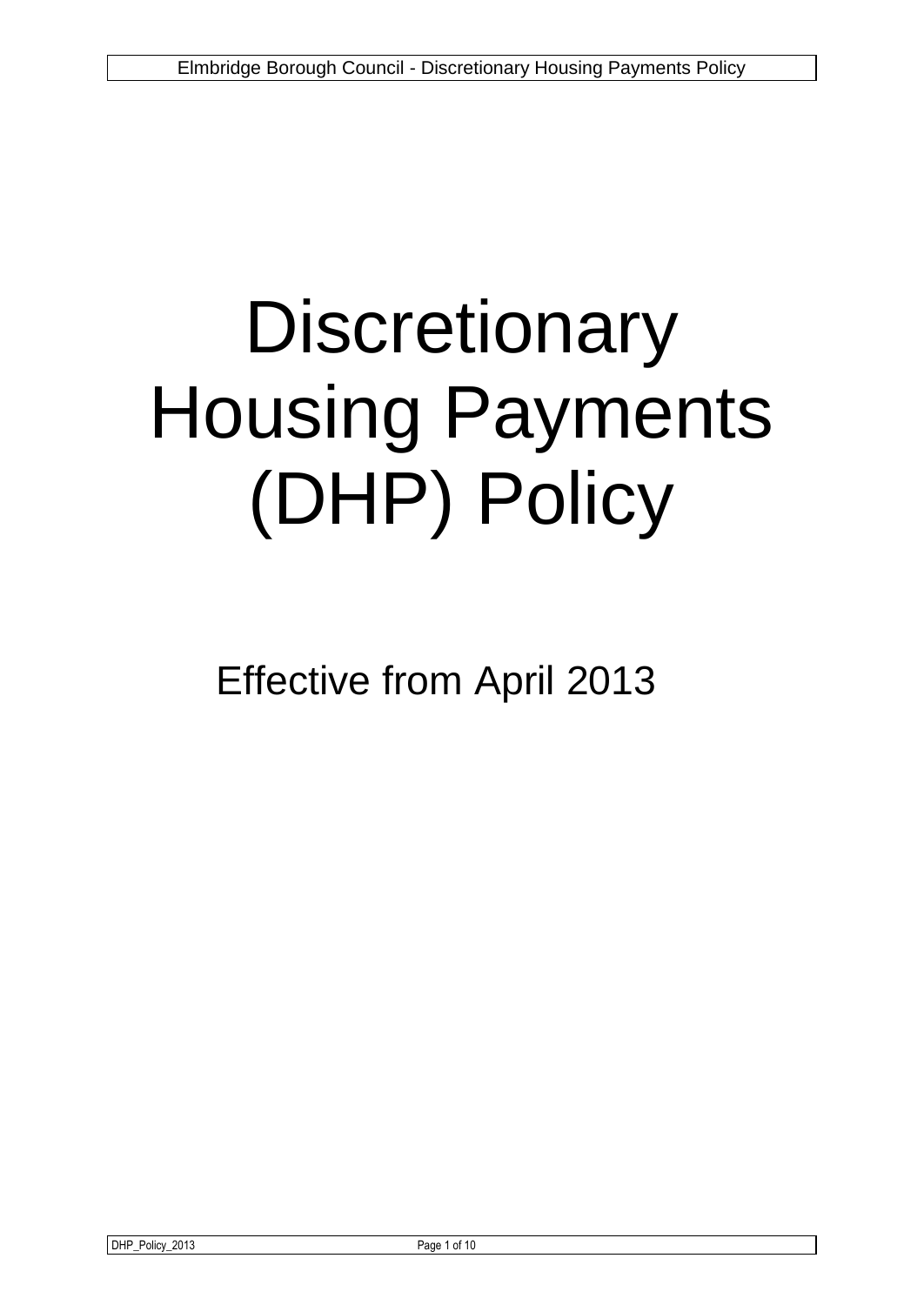## Discretionary Housing Payments (DHP) Policy

### **CONTENTS**

- **1. Policy objectives**
- **2. Responsibilities**
- **3. Claim categories**
- **4. Claiming DHP**
- **5. Decision making framework**
- **6. Notification of decision**
- **7. Payment**
- **8. Overpayments**
- **9. Right to review / appeal**
- **10. Monitoring, quality and financial assurance**
- **11. Reporting and review**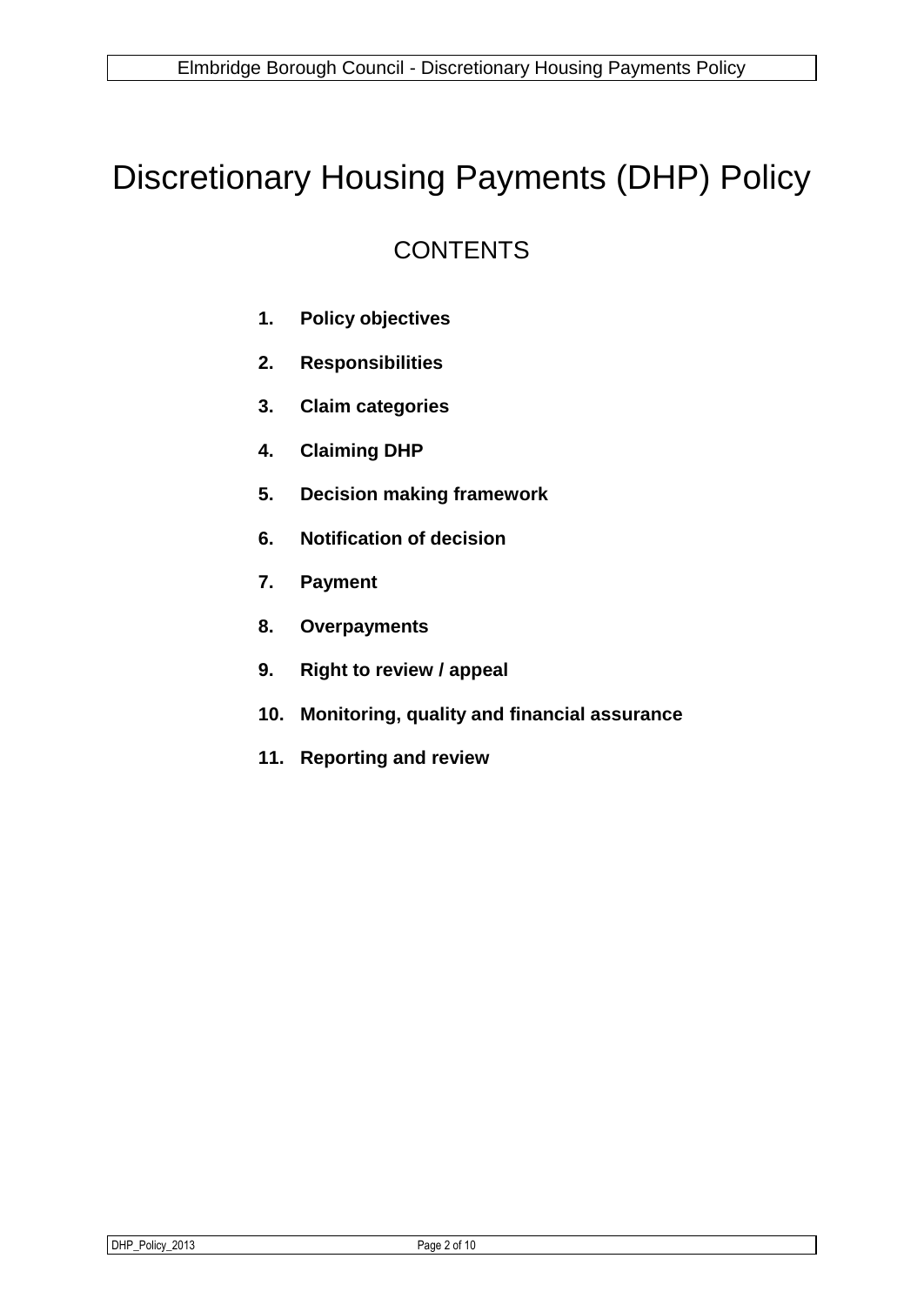#### **1. Policy objectives**

This Discretionary Housing Payments (DHP) Policy complements other Corporate and Housing Service obligations in preventing hardship and housing insecurity. This policy provides access to further financial assistance with housing costs to the most vulnerable where the authority considers that this help is required.

Recent guidance given by the Department for Work and Pensions has expanded the ways in which DHP can support households and has been incorporated in to the body of this policy. The more familiar and well practiced topping up the difference between the rent payable and the lower levels of benefit entitlement is now complemented by being able to help with the large one off costs of moving in to a new private rented tenancy.

The Authority needs to ensure that all households who may develop financial hardship and housing insecurity are identified early on to explore the opportunities to claim DHP either as a way to assisting with securing an appropriate private rented tenancy or as away of meeting the full amount of the rent payable, or both.

Particular priority is given within this new policy to protect those households with disability and serious ill health as well as the prevention of homelessness.

#### **2. Responsibilities**

#### **a. Legal responsibilities**

Authority for Local Authorities to make DHP payments arises from statutory Discretionary Financial Assistance Regulations 2001. This discretion comes in the form of a cash limited discretionary fund allowing Authorities provide financial support for those in housing need. Such decisions are left with authorities through them drawing up and approving their own local policies.

When exercising such discretions there is a legal obligation on authorities to act judiciously and to ensure that they do not simply apply rigid blanket policies. The authority has a duty to act fairly, reasonably and consistently. This policy provides a guiding framework but also still allow sufficient discretion left to officers in making decisions following the ordinary principles of decision making where each case is judged on its own merits.

#### **b. Financial responsibilities**

Statutory Financial Orders prescribe a maximum allowable amount of discretionary housing payments that the Elmbridge can make each year. Known as the permitted total, for 2013/14 this has been set for Elmbridge at £706,250. Article 7 of the DHP Grant Order 2001 states that authorities must not exceed the permitted total allowed otherwise they would be acting beyond their legal powers. There is also a Section 151 responsibility on the authority to submit a DHP claim form to the DWP providing details of DHP expenditure and from April by different categories of claim types under strengthened assurance arrangements.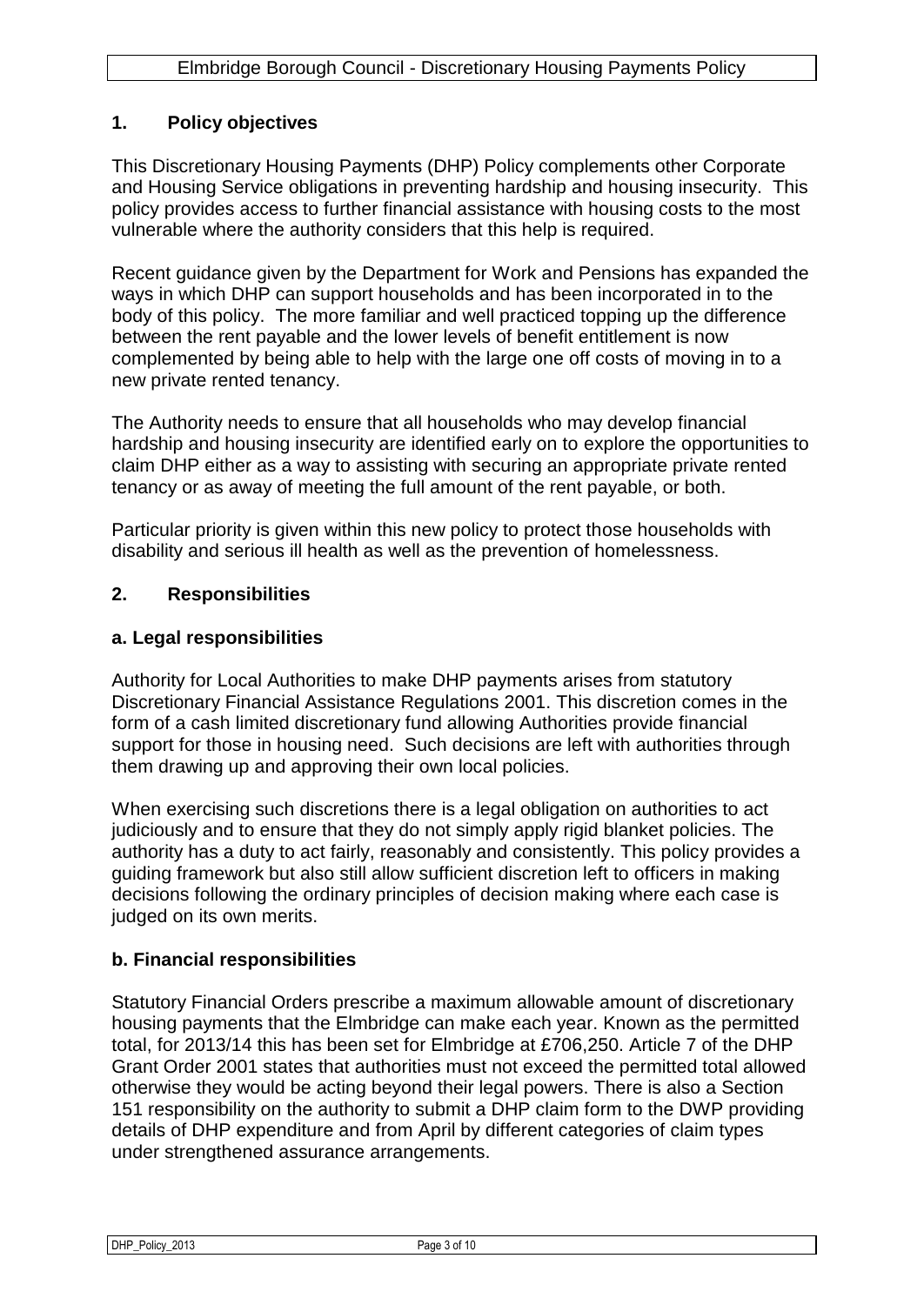DWP provides a direct financial subsidy for 40% of the part of the value. For 2013/14 financial year the subsidy level has been set at £282,500. This is a 73% increase on the current year. There is a financial incentive to spend up to this limit otherwise next year's subsidy will be reduced. Elmbridge seeks to pay out the full amount of subsidy awarded again. It is therefore crucial that the budgetary level of payments is actively monitored with a view to paying up to the maximum but with qualifying criteria set to balance demand and ability to pay up to that level.

#### **c. Customer responsibilities**

A core element of this policy is that customers are expected to act responsibly by taking tenancies at reasonable rents and ensuring that they seek and receive appropriate housing advice before taking on or renewing tenancies.

Customers seeking to demonstrate vulnerability or hardship to support their claim will need to provide sufficient proof of any medical factors and / or breakdown of all relevant debt and expenditures.

Customers who are not considered vulnerable will need to provide evidence of job seeking activities and specifically liaison with partner agencies including job centre plus and other employment support bodies.

Customers who meet the qualifying conditions for a DHP award must sign and return an agreement to the terms and conditions, including their duty to notify and changes of circumstances and the repayment of any overpayments.

#### **3. Claim categories**

There are two main higher level categories of DHP award. These are:

a. Ongoing weekly top ups / shortfalls in rent, or

b. One off payments assisting with the costs of securing a tenancy Within the more weekly top up category there are several sub categories.

#### **a. Ongoing weekly top ups**

This category contains the historic majority of the current DHP caseload as well as the overwhelming majority of future DHP requests. These will come from four main sources; these being:

- The existing LHA shortfall DHP caseload;
- LHA shortfall DHP cases:
- Total Benefit Cap cases;
- Social housing tenants under occupying their homes;

All of these cases receive weekly top ups above the level of housing benefit calculated as weekly amounts in each case. These are known as shortfalls in rent. The maximum DHP award that can be made is that of any shortfall between the weekly equivalent full rent actually charged and the housing benefit award level.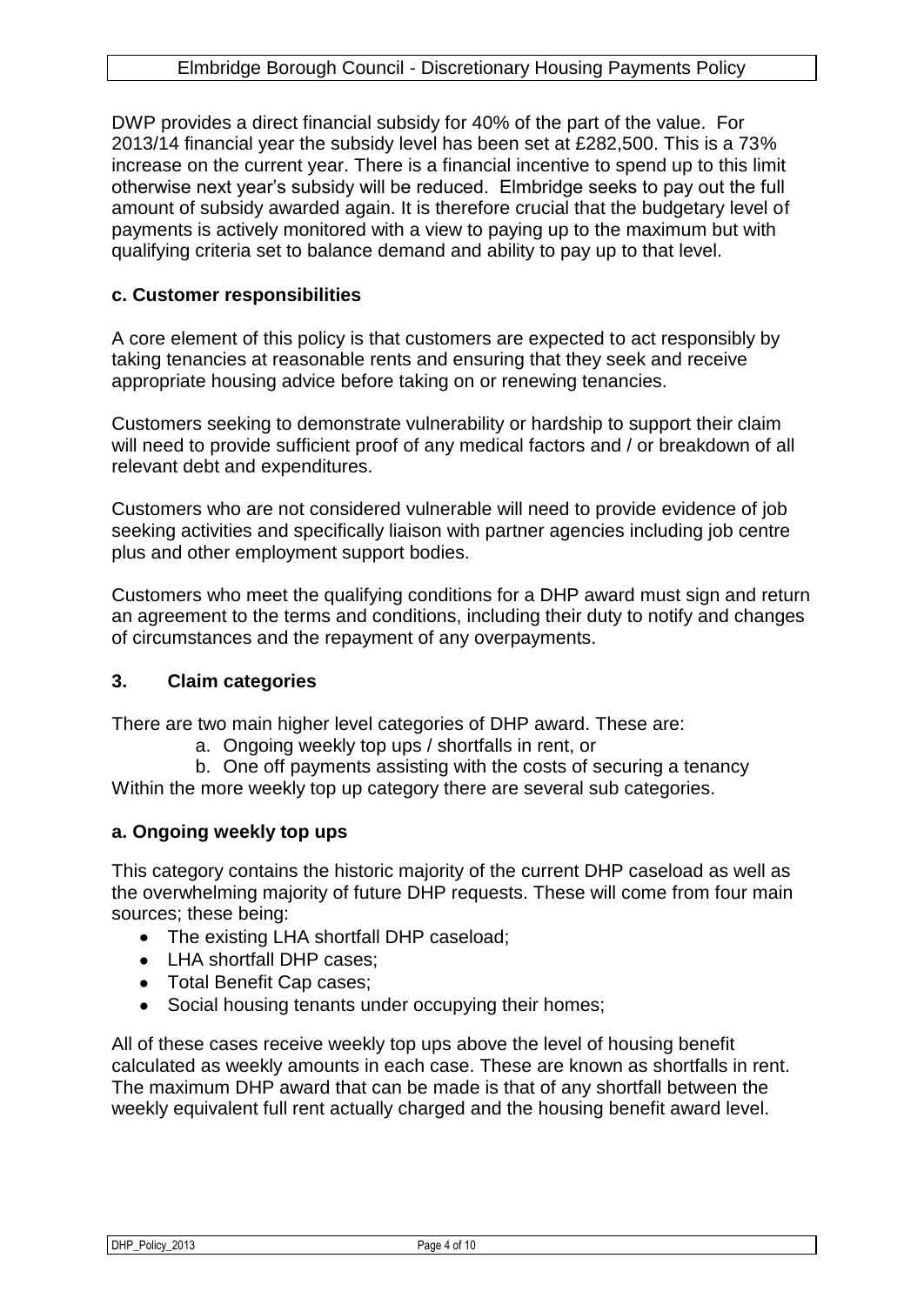#### **The existing LHA shortfall DHP caseload**

These cases constitute nearly all of the DHP expenditure since the LHA scheme was introduced. These are where the rent payable is above the relevant LHA level owing to phased reductions in LHA. Unless these households find suitable cheaper accommodation or cease to claim housing benefit many, if not most, are likely to continue to reclaim at the end of their current DHP award. They are a known caseload so some predictions of expenditure commitments may be possible.

#### **LHA shortfall DHP cases**

LHA shortfall cases arising from April 2013 are likely to constitute an ongoing steady additional demand on the DHP fund given that most new tenancies will be taken at rents higher than the now well embedded 30% decile, lower LHA rate.

#### **Total Benefit Cap cases**

These are the cases where an annual ceiling of income from all specified benefits is applied to households, mostly households with children. Around 40 cases are known. These constitute the largest shortfalls, most over £50 with a further significant number over £100 per week. The DWP's own allocation formula for the 2013/14 DHP subsidy allocation assumes that these cases will command a significant call on DHP resources.

#### **Extra rooms cases / Under occupation in social housing**

Within the private rented sector this category contains a relatively small number of cases but these are some of the highest value DHP payments. These are cases where the authority has made the decision to allow the claimant extra financial support to rent accommodation with one room more than the standard statutory LHA criteria. Many of these cases will continue to claim DHP for some time as long term awards and repeat awards.

The implementation of the under occupancy charges in social housing will add to this category from April 2013. There may be upwards of 400 cases affected in the Borough. Many of these will claim DHP owing to disability and access the DHP fund to support an acceptance of the need for a further bedroom.

Examples of such valid cases are where there is particular social or medical reasons disability or mental health issues requiring the members of a partnership to occupy different rooms for sleeping or dependents requiring a separate bedroom where the statutory rules do not allow for this.

For social housing cases that have been successfully nominated for a new social housing tenancy since April 2012, but are nonetheless now over occupying, they will be entitled to transitional protection of six months DHP to allow them to make alternative arrangements with their landlord.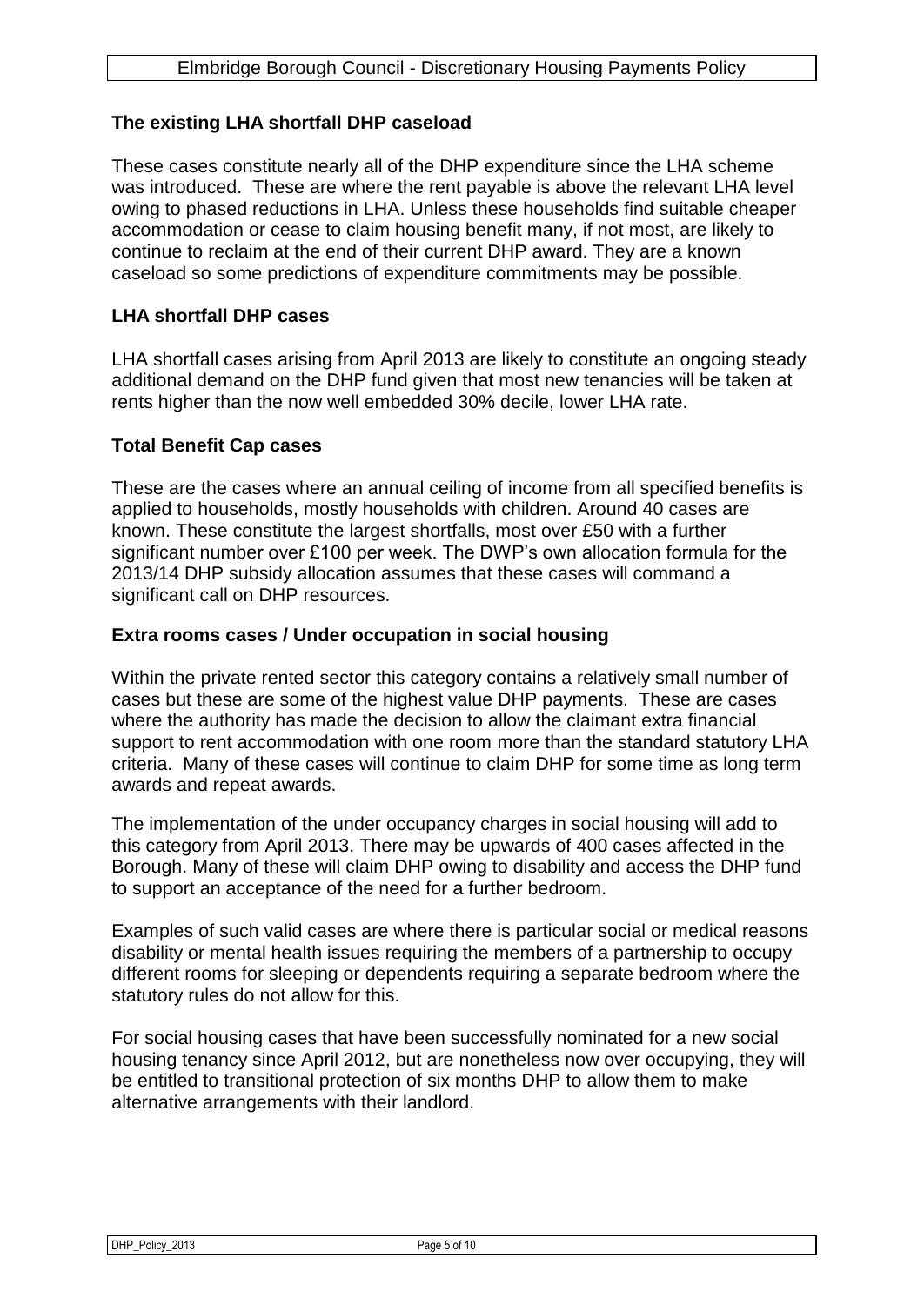#### **Future proofing for Universal Credit**

Following the introduction of Universal Credit (phased from October 2013) authorities will have to consider claims from customers who are not receiving housing benefit. Customers receiving Universal Credit will not receive specific amount towards housing costs there authorities will have to decide on the amount of DHP to award provided it does not exceed the weekly eligible rent.

#### **Level of awards**

Most successful applicants will receive DHP to meet the shortfall between the actual rent payable and the level of local housing allowance. This will only be up to the level of rent payable for appropriately sized property. This will also only apply when the rent payable is considered reasonable for this suitably sized property by comparison with the general market rent for similar properties in the locality. Where the rent is unreasonably high then the maximum DHP award will be up to the level of reasonable rents for suitably sized properties.

For tenants of social housing affected by under occupancy charges successful applicants will receive DHP up to the level of one bedroom extra. Awards for two bedrooms extra will be rare and will only be payable for reasons of extreme or multiple disability and / or extreme ill health in exceptional circumstances.

#### **Length of awards**

The length of the award will generally be for six months subject to further review when approaching that time. Awards may be reduced to three months if budget profiling shows that there is a realistic prospect of budget overspend.

As a general rule cases where permanent ill health or disability where there is no or extremely limited capability for work will be long term awards. This will be for a minimum of six months and up to twelve months in cases where that is the term on offer as part of the tenancy. It is likely in cases of permanent disability or ill health, that in the absence of suitable alternative housing options, these cases will have their DHP reinstated at renewal of tenancy, possibly several times over.

Alternatively, cases involving able bodied, non vulnerable, householders with a reasonable prospect of work will be short term awards of no more than three to six months and that upon re application will have to be thoroughly reviewed each time.

Cases will generally not be backdated unless good cause has been proven in respect of an associated housing benefit claim under the statutory scheme. Any backdating will align with housing benefit regulations. A DHP can only be considered for a period where the linked HB is payable.

#### **b. One off payments**

This DHP has only very recently begun to be employed. This category has a limited provision both financially and in terms of the number of cases that can be helped. It is able to assist with the upfront, one off costs of taking up a tenancy, including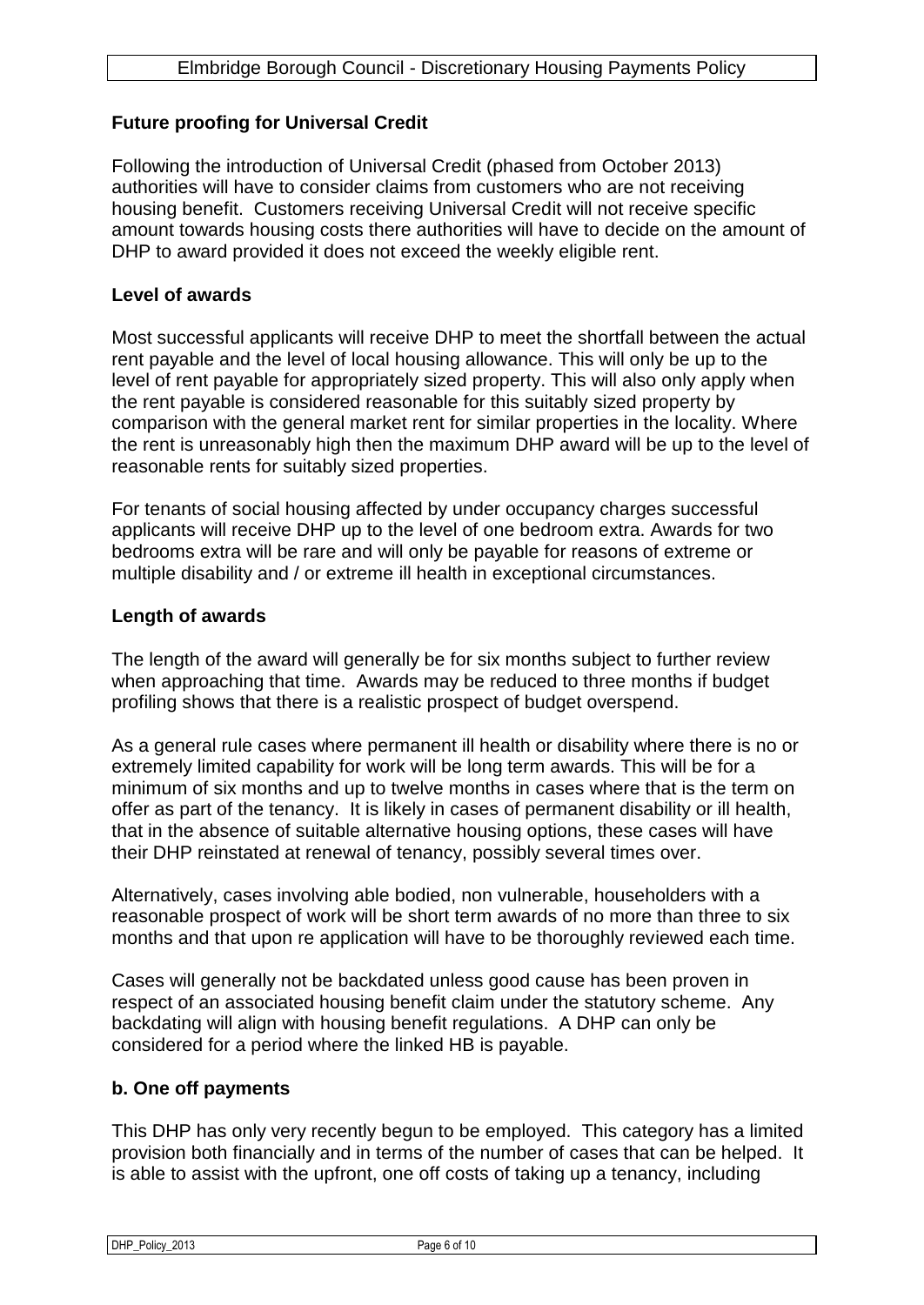deposits, rent payable in advance and any other lump such costs such as removals, agency fees etc. These will be paid as upfront one of payments to either tenants or landlords.

These cases are focused mainly on cases where there is either a formal homelessness duty or 'as if homeless' as assessed and notified to DHP administrators by the Housing Options team. The use of DHP is intended to assist where are homeless duty applies or would apply by assisting finding a suitable tenancy in the privately rented sector.

These cases can also include those assisted via the Elmbridge Rental Support scheme, or partner agency Rent Start scheme.

These will often be cases where housing choices are forced on the customer by urgency, imminent threat of eviction or very real likelihood of homelessness.

The number of cases able to be assisted via this category is likely to be limited to around 12 cases each year with an expected total annual expenditure of £15,000.

#### **4. Claiming DHP**

There must be a claim for DHP. A claim must be made either on the authority's own electronic e\_DHP form on the web site or on a traditional paper DHP claim form. Before any claim can be formally accepted this must have been properly completed in accordance with the instructions contained on the form and have provided all of the relevant accompanying documentary evidence required to substantiate statements made on the claim.

#### **5. Decision making framework**

This policy provides a framework by which officers are guided in their decision making, ensuring consistent treatment of customers but allowing for sufficient discretion on the merits of each case.

Housing costs that can be assisted through this policy include ongoing rental liability, rental deposits, rent in advance and other lump sum payments required in the setting up of a home. Housing costs that cannot be assisted are ineligible service charges, increases in rent due to rent arrears or certain prescribed sanctions and reductions in benefit.

There are some key qualifying criteria that must be met. These are called essential criteria and determine whether, or not DHP is awarded; all of which must be met.

#### **Essential criteria**

To meet these essential criteria the claimant must require further financial assistance with housing costs and there must be:

- $\Box$  sufficient DHP funds available at the time of making the decision and,
- $\Box$  a valid rental liability for the property, and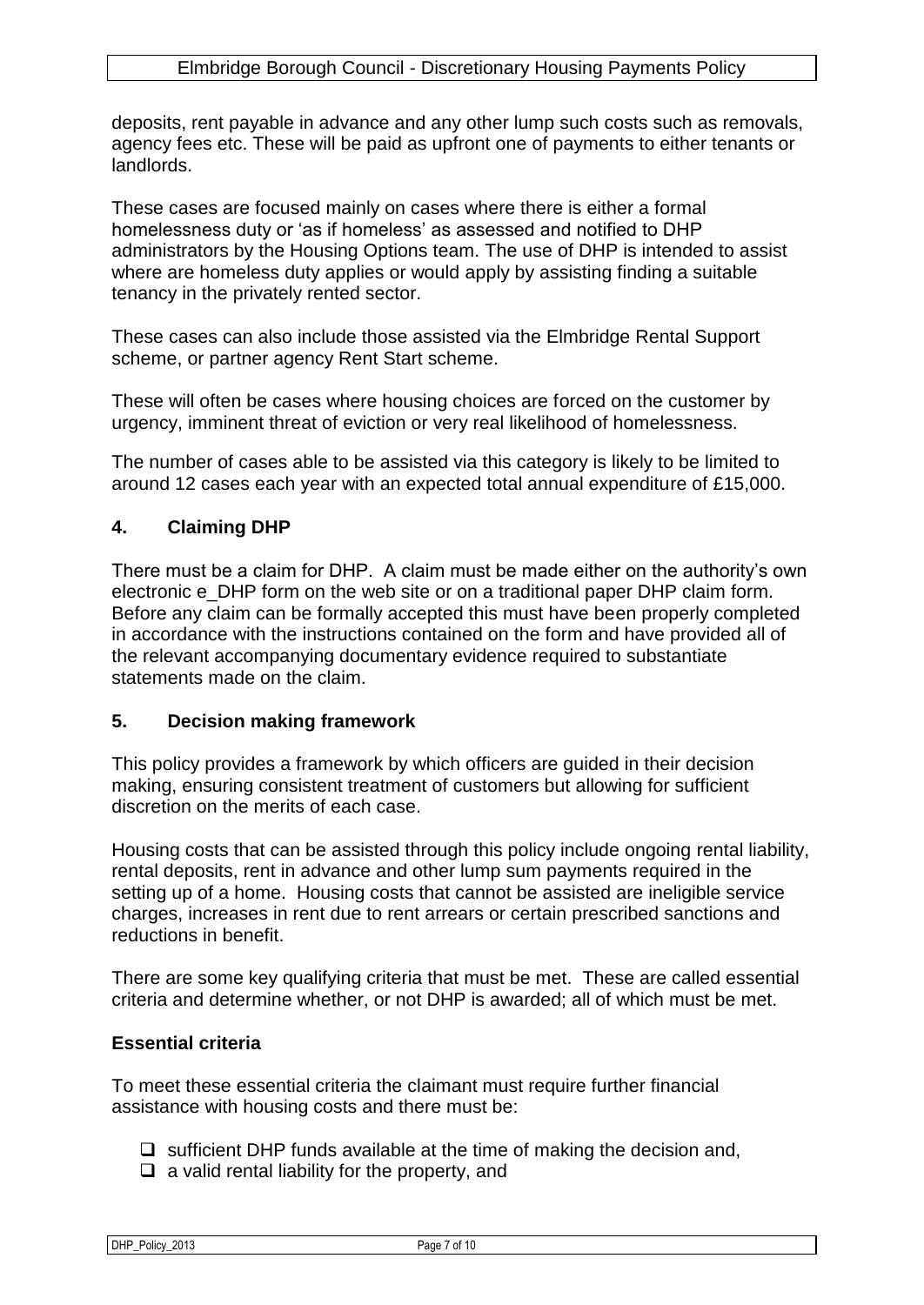- □ a current underlying entitlement to Housing Benefit, or (from October 2013 onwards) Universal Credit, and
- $\Box$  the relevant tenancy is within the Borough, except in cases where the authority has a statutory housing duty, and
- $\Box$  a shortfall between the full rent payable and Housing Benefit award level (although this will not equally apply to Universal Credit), and
- $\Box$  a properly completed claim together with all relevant evidence as reasonably required, and
- $\Box$  a proven local connection either by their prior establishment within the Borough or their need to live here for employment or family reasons and,
- $\Box$  reasonable attempts have been made to seek to persuade the landlord to reduce the rent.

#### **Discretionary criteria**

There are a secondary set of discretionary criteria, which fall under four broad categories of:

- Vulnerability
- Housing Needs
- Work focus
- Other Programmes

A weighted DHP scoring system applies for these criteria. These include such considerations as:

Vulnerability

- $\Box$  relevant adverse health, medical or social factors exist in the household,
- $\Box$  the property has been specially adapted due to disability,
- $\Box$  debts and expenditure assessments evidence financial hardship.

Housing needs

- $\Box$  threat of homelessness.
- $\Box$  all relevant housing advice has been sought, received and acted upon,
- $\Box$  a rising age band will have a key entitlement effect in the next 6 months,
- $\Box$  the claimants are registered foster carers or formal carers.

#### Work focus

 $\Box$  all relevant employment seeking activities are being pursued.

The discretionary criteria employ a weighted DHP scoring system. The highest weightings attach to disability and / or serious ill health factors where these factors affect the number of bedrooms required and / or any necessary adaptations to the property. They also reflect the adult householders' inability to improve their income or housing circumstances via employment opportunities. In most cases these can evidenced by receipt of qualifying disability related benefits.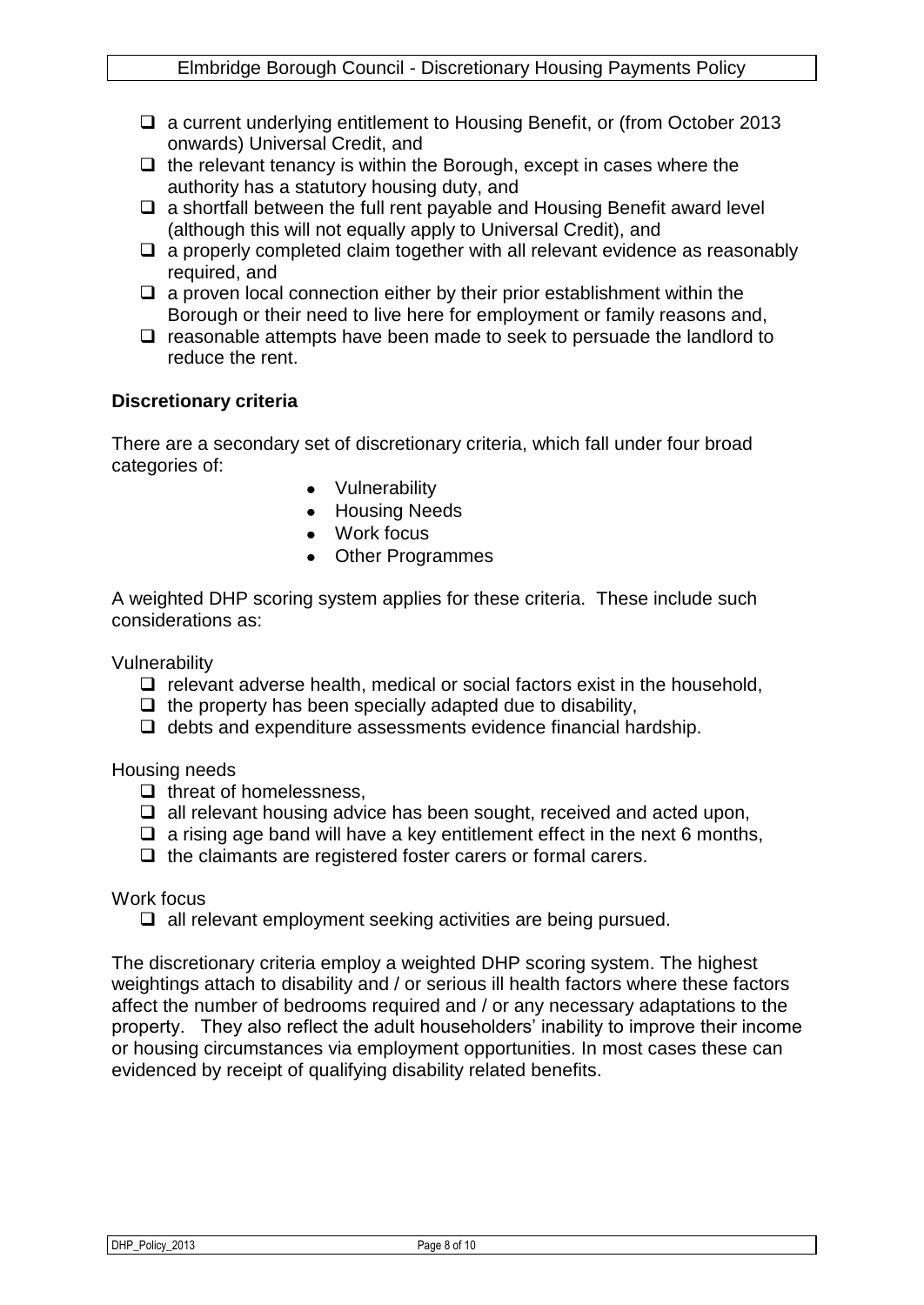There is also recognition within the scoring system to those already in work as well as adult householders actively seeking work and liaising with Job Centre and others regarding employment opportunities.

As guides to officers in making their decisions an indicative threshold is used. This threshold and the weightings will be kept under regular review and are likely to be varied during the year dependant upon the financial demands on the fund.

#### **6. Notification of decision**

All claimants of DHP will be formally notified of the decision. Successful claimants will be informed of the weekly amount of the award, the period for which it is given including when it ceases. Unsuccessful claimants will be informed of the reasons why they were unsuccessful. Both successful and unsuccessful claimants will be given a right of appeal although the latter will constitute the most of these.

The notification will include a clear warning that the award is subject to financial considerations and the possibility of future shortened benefit periods. Successful claimants will have to sign a formal acknowledgement of acceptance of these terms and return this before receiving their award.

#### **7. Payment**

Payments will generally be made to align with the underlying housing benefit. Where the claimant and landlord are in agreement as part of one of the above schemes payments are able to be made direct to the landlord. Payments will be made electronically direct in to bank accounts and not by cheque. With the introduction of Universal Credit (phased from October 2013).payments will be separate.

#### **8. Overpayments**

Overpayments that are not Elmbridge's fault will be recoverable and where caused by the claimant will be recoverable from the claimant themselves. Where the landlord could reasonably have known that an overpayment was occurring but delayed in notifying Elmbridge then the overpayment is recoverable from them.

#### **9. Right to a review / appeal**

Claimants unsuccessful with their claims for DHP have a right of appeal. These will be decided upon by a different officer to the one who made the original decision. This is also known as an internal review. Appeals need to be made in writing and give full reasons / grounds for appeal. Appeals must be received by the Authority within one month of the claimant being issued with a unsuccessful notification of decision. Notifications of decisions on internal review should be issued to the claimant within one month of the receipt of appeal or where this is not possible where reasonably practicable thereafter.

Claimants who appeal but are still dissatisfied at the outcome of the internal review are able to request one final review. All such further reviews are decided upon by the Housing Benefits Manager. Notifications of decisions on final review should be